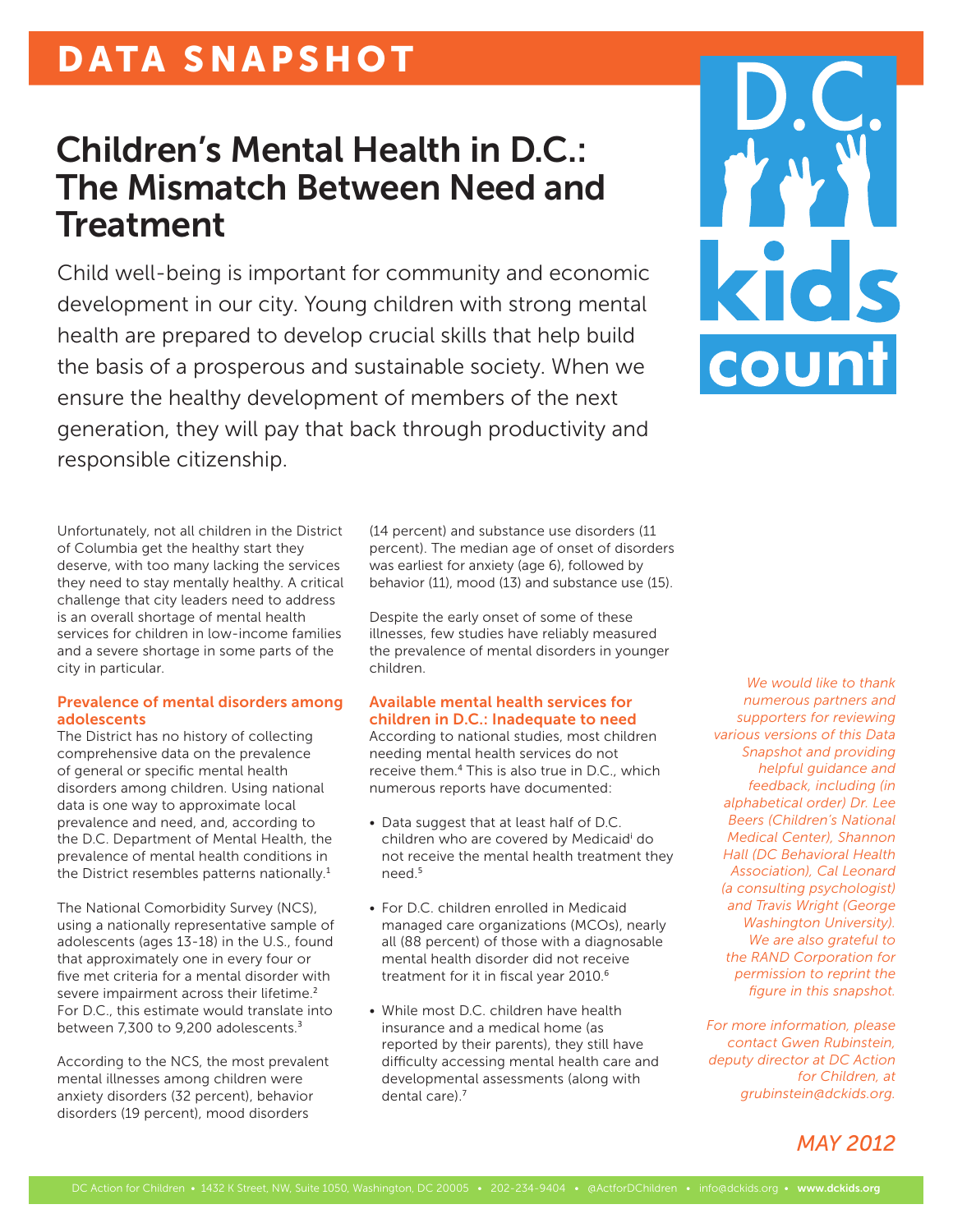

#### Shortage of mental health **providers**ii

Among the reasons for the mismatch between need and available treatment for mental health services for D.C. children is an inadequate supply of mental health professionals for the services needed. Numerous reports have noted these service gaps.

Recent findings include:

- In MCOs, no network providers exist for certain pediatric specialists in behavioral and developmental health.<sup>8</sup>
- Referrals to specialists, even if available, are challenging. One primary mental health service provider reports that the average wait time for an initial outpatient appointment is 10 weeks.<sup>9</sup>

• The Department of Mental Health has reported (and continues to report) shortages in numerous clinical specialties, such as psychiatrists, social workers (masters level and above) and registered nurses in community mental health programs.<sup>10</sup>

The city does not even have baseline information about the number of active MCO mental health providers. A recent survey found that online provider directories are outdated, with more than half of listed providers no longer employed or in business.<sup>11</sup> The Department of Health Care Finance (DHCF) is not meeting its requirement to monitor MCO contract performance on measures of network adequacy (including annual GeoAccess maps), produce quarterly reports identifying

i According to D.C. KIDS COUNT, about 60 percent of children in D.C. were publicly insured through Medicaid/CHIP in 2010.

iiOf course, quality is another issue. On the Department of Mental Health's 2011 Core Services Agency Provider Scorecard, no agencies providing children's mental health services received the highest rating, and only one received the second highest rating.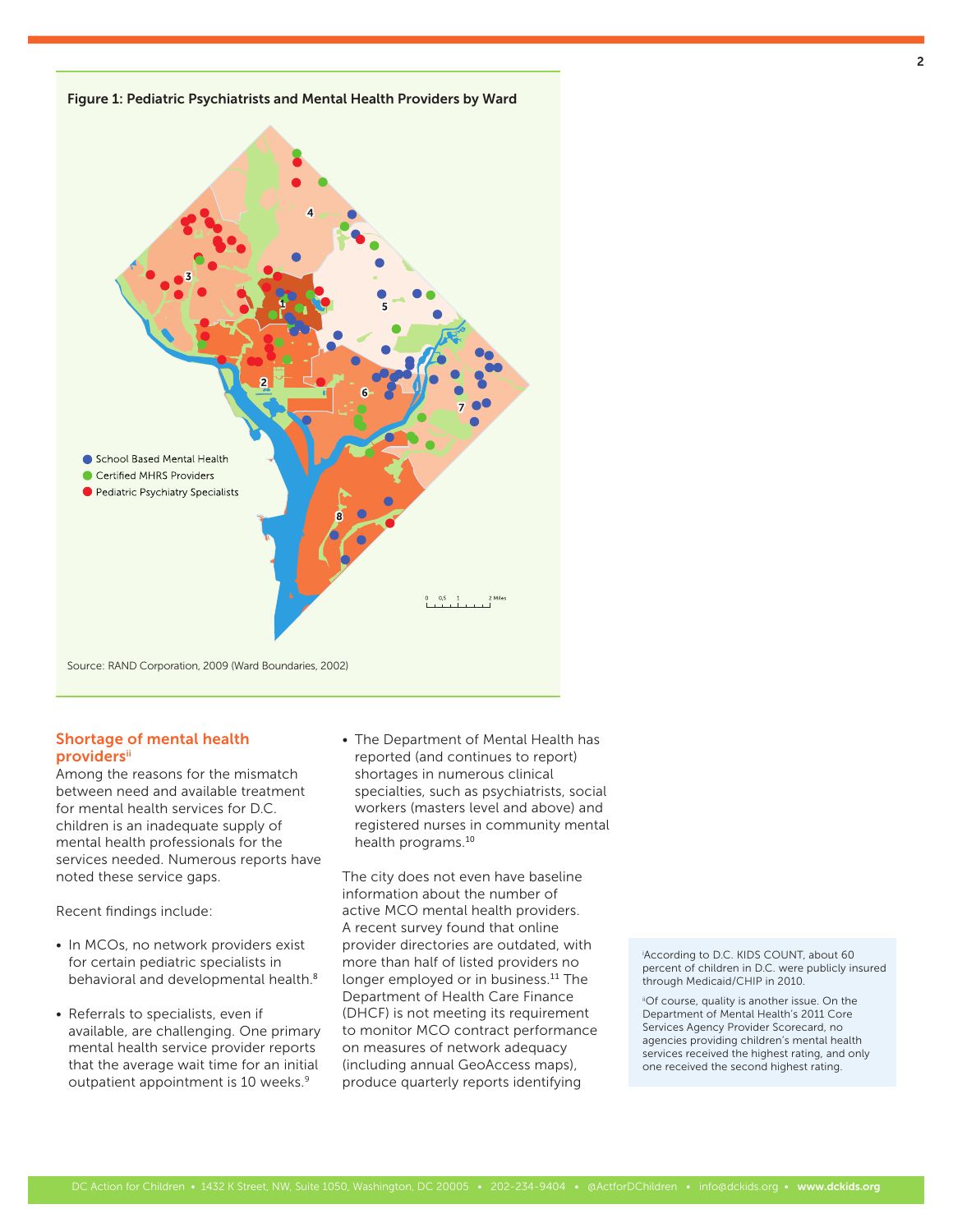providers accepting new patients and release annual measures of public transportation travel time between providers and enrollees.

Low reimbursement rates also contribute to the shortage of mental health practitioners who are willing to serve children on Medicaid.

#### The role of place

Another critical issue is place, specifically the difference between where children live and where services are located. D.C. children should have access to needed, appropriate and high-quality mental health services no matter their ZIP code.

Yet the distribution of pediatric mental health specialists is uneven across the city. Services east of the Anacostia River are particularly scarce,<sup>12</sup> despite the fact that more than one-third (39 percent) of D.C. children live in Wards 7 and 8.<sup>13</sup> Anacostia is the only area of the city with census tracts designated by the federal government as mental health professions shortage areas.<sup>14</sup>

Data mapped by the RAND Corporation<sup>15</sup> (see Figure 1) on the location of pediatric psychiatrists and mental health providers also show great disparities. Ward 8 had only eight providers (six of which were school-based and only one of which was a pediatric psychiatry specialist) for more than 20,000 children under the age of 18, while Ward 3 had more than 20 providers (almost all of which were pediatric psychiatry specialists) for about 10,000 children.

#### Steps for starting to address these challenges

Keeping these factors in mind, District leaders should take steps to:

• Develop a shared baseline of data on child and youth mental health.

Agencies, programs and providers in the District should define and consistently collect a comprehensive set of indicators on child and youth mental health, including prevalence, treatment

access and treatment outcomes. Legislation enacted this year $16$  requires a comprehensive youth behavioral health epidemiology report every five years – which should be a good start, as long as the effort includes younger children, as well. The data should be shared appropriately to ensure that all agencies – public and private – involved in funding and providing services to children and adolescents can make better, more informed decisions about their care.

• Develop shared baseline of data on the availability of mental health services for children and youth.

City leaders, service funders and service providers need more timely information about the adequacy of mental health providers, provider networks and services throughout the city. The data should be used to help identify where and how to expand the child and adolescent mental health workforce throughout the city, but particularly in areas with identified shortages, such as Wards 7 and 8.

• Hold MCOs and other public and private insurers accountable for required reporting of how they are serving children and youth needing mental health services.

Better public accountability and better enforcement of MCO contract performance (for example, on measures of network adequacy, including public transportation travel time) are needed and could be used to ensure that city leaders – and the public – understand better why children are not getting the mental health services they need.

• Consider how to support providers to locate in underserved areas of the city.

Incentives or subsidies could help ensure better distribution of child mental health specialty providers in areas of the city where services are needed but relatively less available.